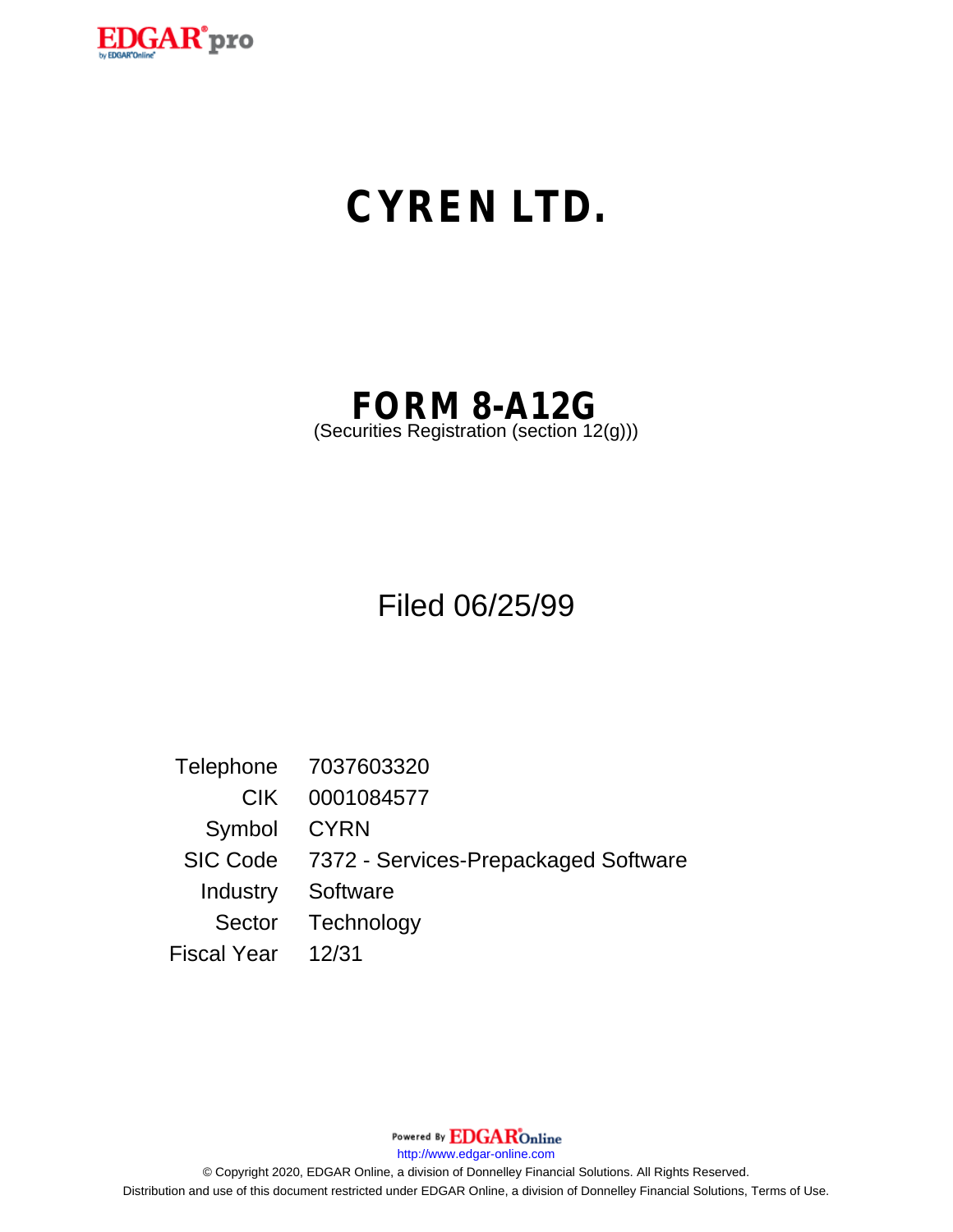## COMMTOUCH SOFTWARE LTD

### FORM 8-A12G (Securities Registration (section 12(g)))

### Filed 6/25/1999

| <b>Address</b>        | C/O COMMTOUCH SOFTWARE INC 3945 FREEDOM CIRCLE SUITE<br>730 |
|-----------------------|-------------------------------------------------------------|
|                       | SNTA CLARA, California 95054                                |
| Telephone             | 408-653-4330                                                |
| <b>CIK</b>            | 0001084577                                                  |
| Industry              | <b>Communications Services</b>                              |
| Sector                | <b>Services</b>                                             |
| <b>Fiscal</b><br>Year | 12/31                                                       |

Generated by EDGAR Online Pro<br>http://pro.edgar-online.com



**Contact EDGAR Online** Customer Service: 203-852-5666 Corporate Sales: 212-457-8200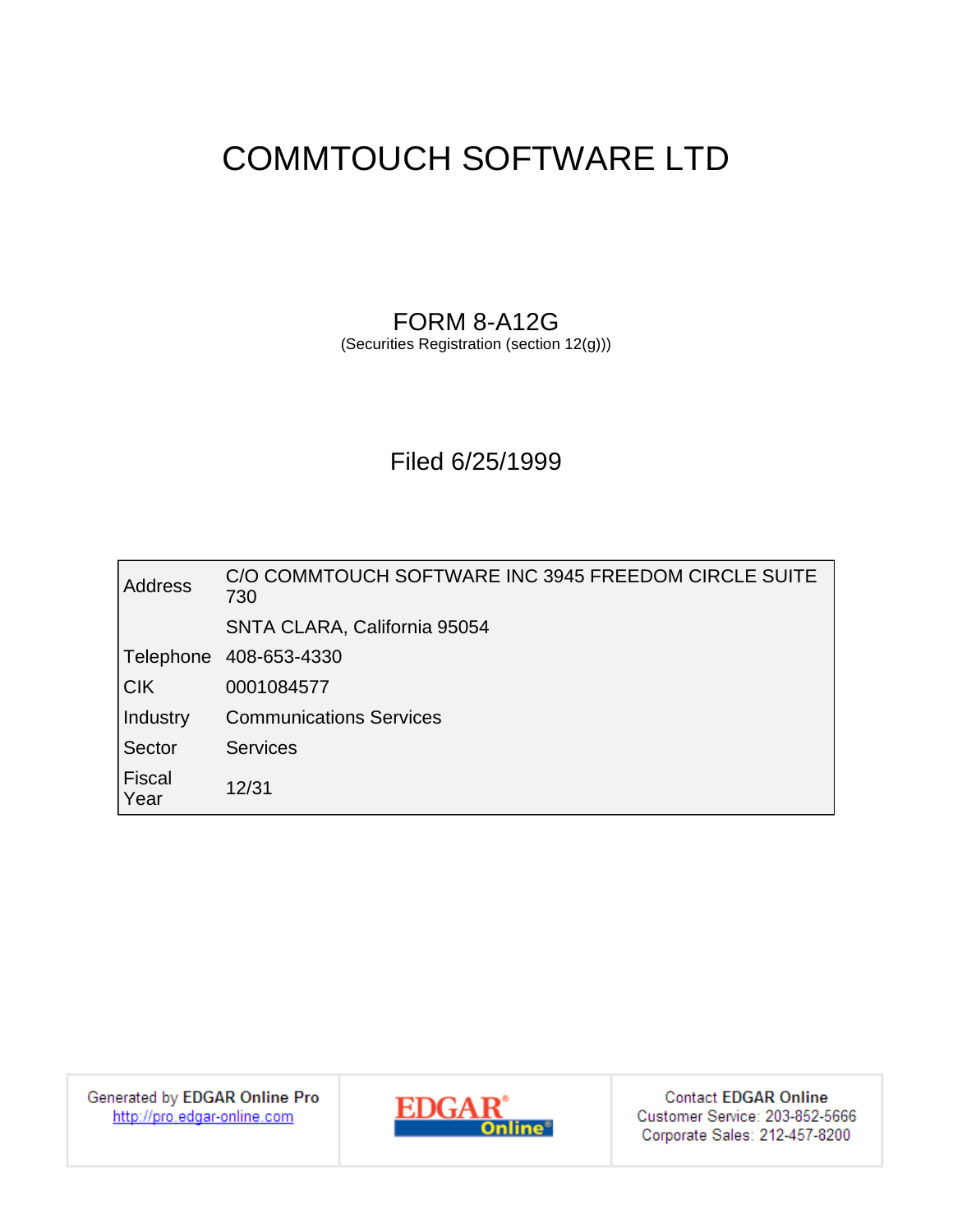### **UNITED STATES SECURITIES AND EXCHANGE COMMISSION**

WASHINGTON, D.C. 20549

## **FORM 8-A**

**FOR REGISTRATION OF CERTAIN CLASSES OF SECURITIES PURSUANT TO SECTION 12(b) OR (g) OF THE SECURITIES EXCHANGE ACT OF 1934** 

### **CommTouch Software Ltd.**

(Exact name of registrant as specified in its charter)

Israel Mot Applicable<br>(State of incorporation or organization) (I.R.S. Employee Identifi

(I.R.S. Employee Identification No.)

10 Technology Avenue Ein Vered 40696, Israel (Address of principal executive offices)

If this Form relates to the registration<br>
of a class of securities pursuant to<br>
of a class of securities pursuant to Section 12(b) of the Exchange Act<br>and is effective pursuant to General Instruction<br>effective pursuant to General Instruction<br>effective pursuant to General Instruction and is effective pursuant to General Instruction A.(c), please check the following box. [ ]  $A.(d)$ , please check the following box. [x]

of a class of securities pursuant to

#### Securities to be registered pursuant to Section 12(b) of the Act:

Title of Each Class Name of Each Exchange on Which to be so Registered Each Class is to be Registered ----------------------- ----------------------------------------- ----------------------- -----------------------------------------

Securities to be registered pursuant to Section 12(g) of the Act:

Ordinary Shares, NIS 0.05 par value per share (Title of Class)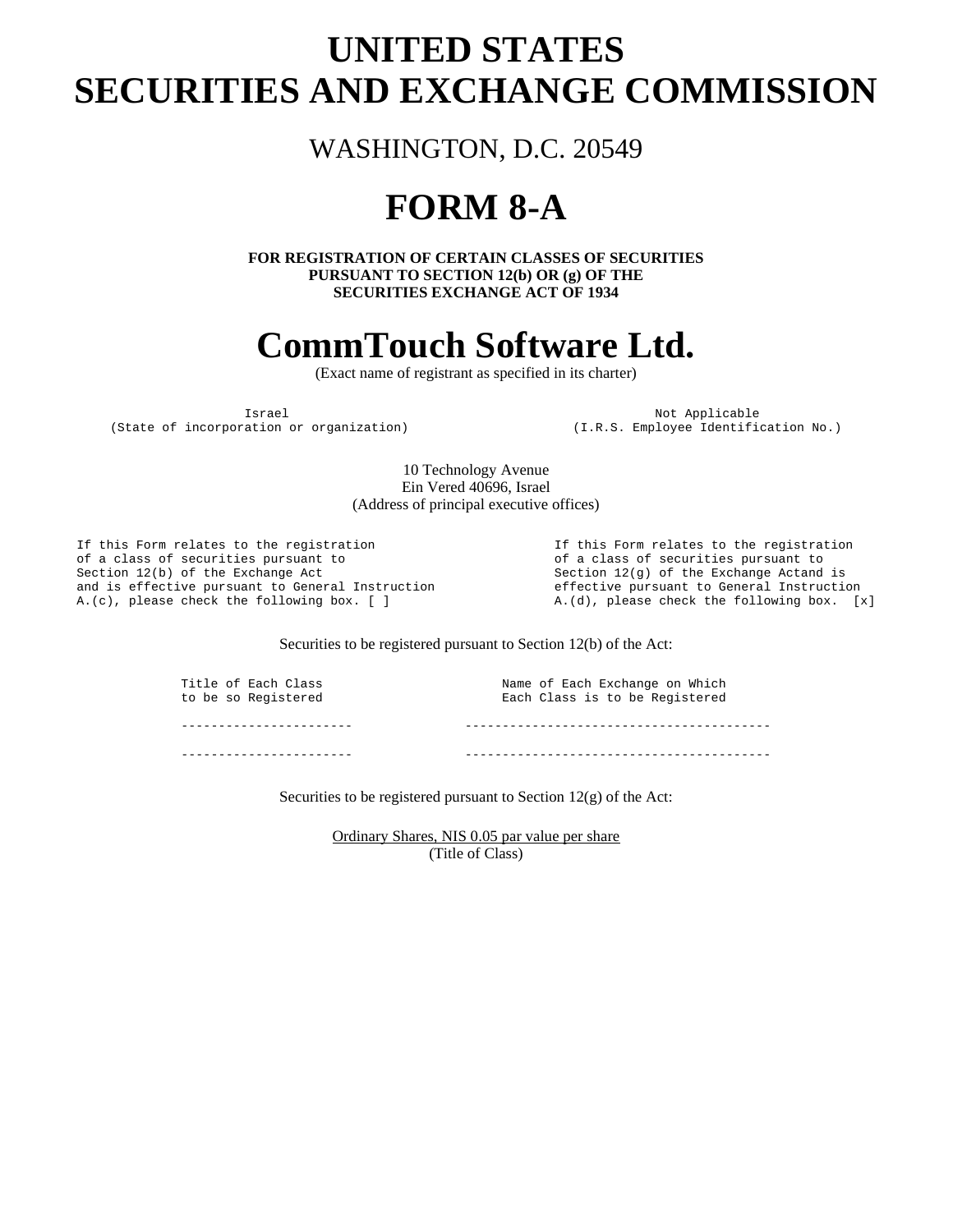#### **INFORMATION REQUIRED IN REGISTRATION STATEMENT**

### **ITEM 1. DESCRIPTION OF REGISTRANT'S SECURITIES TO BE REGISTERED.**

The class of securities to be registered hereunder is Ordinary Shares, NIS 0.05 par value per share, of the Registrant. The description of capital stock set forth under the captions "Summary" and "Description of Share Capital" in the Prospectus included in the Registration Statement on Form F-1 (File No. 333-78531) (the "Registration Statement"), originally filed with the Securities and Exchange Commission by the Registrant on May 14, 1999 and subsequently amended, is incorporated herein by reference.

2

#### **ITEM 2. EXHIBITS**

- 1. Registration Statement on Form F-1 (Registration No. 333-78531) filed on May 14, 1999, as amended.
- 2. Memorandum of Association(1)
- 3. Articles of Association(2)
- 4. Specimen Certificate of Ordinary Shares(3)
- 5. Amended and Restated Registration Rights Agreement(4)
- 6. Form of Tag-Along Rights Agreement dated as of December 23, 1998(5)

7. Form of Drag-Along Letter dated as of April 15, 1999(6)

2 Incorporated by reference to Exhibit 3.2 to the Registration Statement

3 Incorporated by reference to Exhibit 4.1 to the Registration Statement

4 Incorporated by reference to Exhibit 4.2 to the Registration Statement

5 Incorporated by reference to Exhibit 4.3 to the Registration Statement

6 Incorporated by reference to Exhibit 4.4 to the Registration Statement

<sup>1</sup> Incorporated by reference to Exhibit 3.1 to the Registration Statement